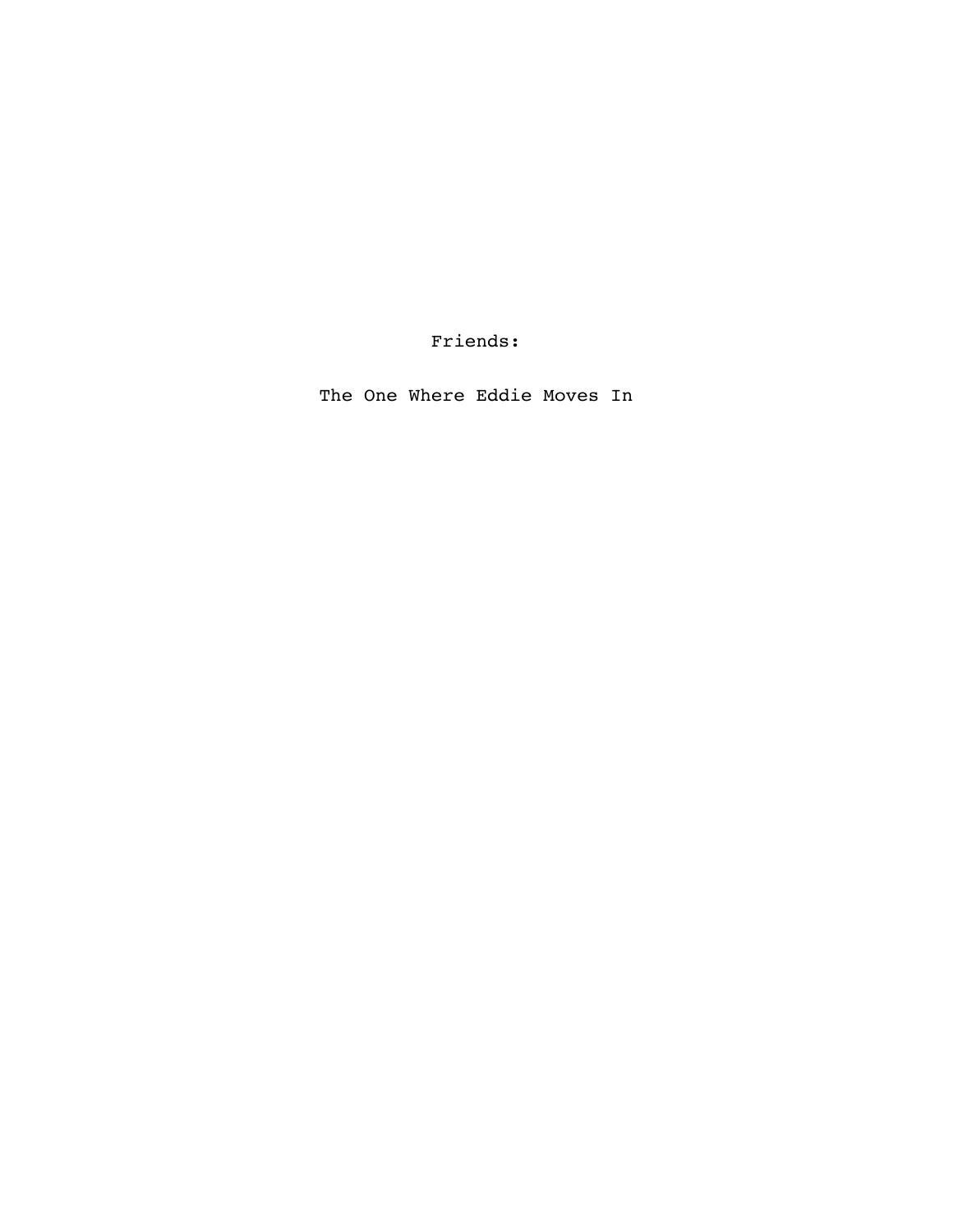Originally written by Adam Chase. Transcribed by Joshua Hodge.

INT- JOEY'S NEW APARTMENT Everyone but Chandler is there. Joey has decorated the place with tons of tacky stuff.

> JOEY Huh? So whaddya think? Casa de Joey. Huh? I decorated it myself.

> > ROSS

Get out.

## MONICA

[looking at some kind of glass sculpture thing] Wow Joey, this is, uhh...

JOEY

Art.

MONICA

Art it is.

## ROSS

[looking at a glass table with a panther shaped base] Look, check this out. Is it a coffee table, is it a panther? There's no need to decide.

# RACHEL

[holding a pillow made out of 4 inch red fur] Hey, nice pillow. So now tell me, is this genuine Muppet skin?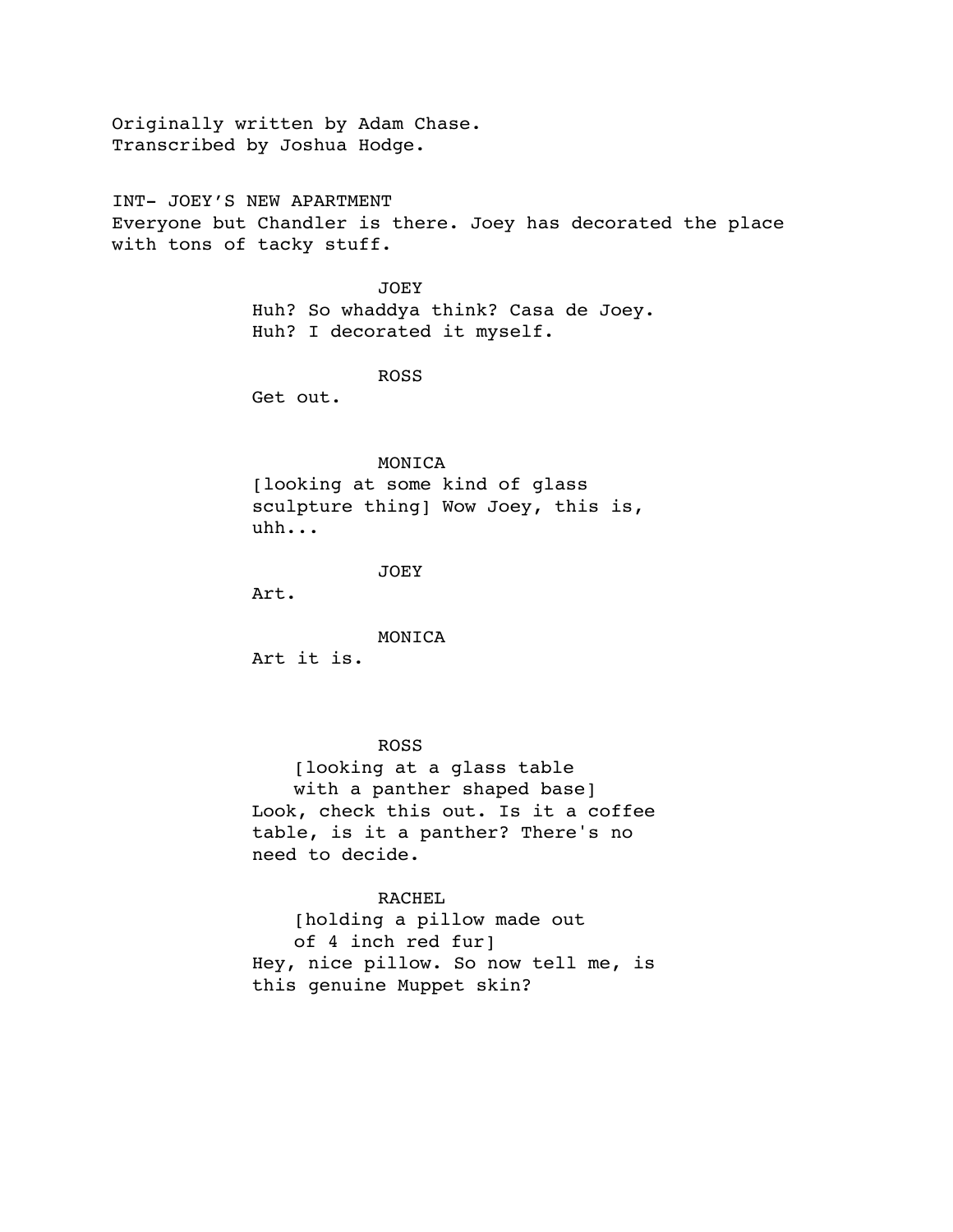## PHOEBE

[looking at a water sculpture that looks like a window with rain running down it] Hey, excellent, excellent watertable thing.

#### JOEY

Thanks, yeah. I love this but ya know what, it makes me wanna pee.

### PHOEBE

Yeah, well me too, yeah. I think that's the challenge.

## JOEY

Hey, how come, uhh, Chandler didn't come?

### ROSS

Well uh, it's cause he had a thing with, wi-, with the thing.

#### JOEY

Right, I go-, I got it.

### PHOEBE

So why don't ya show us the rest of your casa?

## JOEY

Yeah. Uh, oh, OH, the best part, c'mon. [leads them to the bathroom, gestures towards toilet, everyone stares, uncomprehending] Heh?

## RACHEL

Hey, nice toilet.

JOEY No no no, behind it.

ROSS Wha-, you have a phone in here?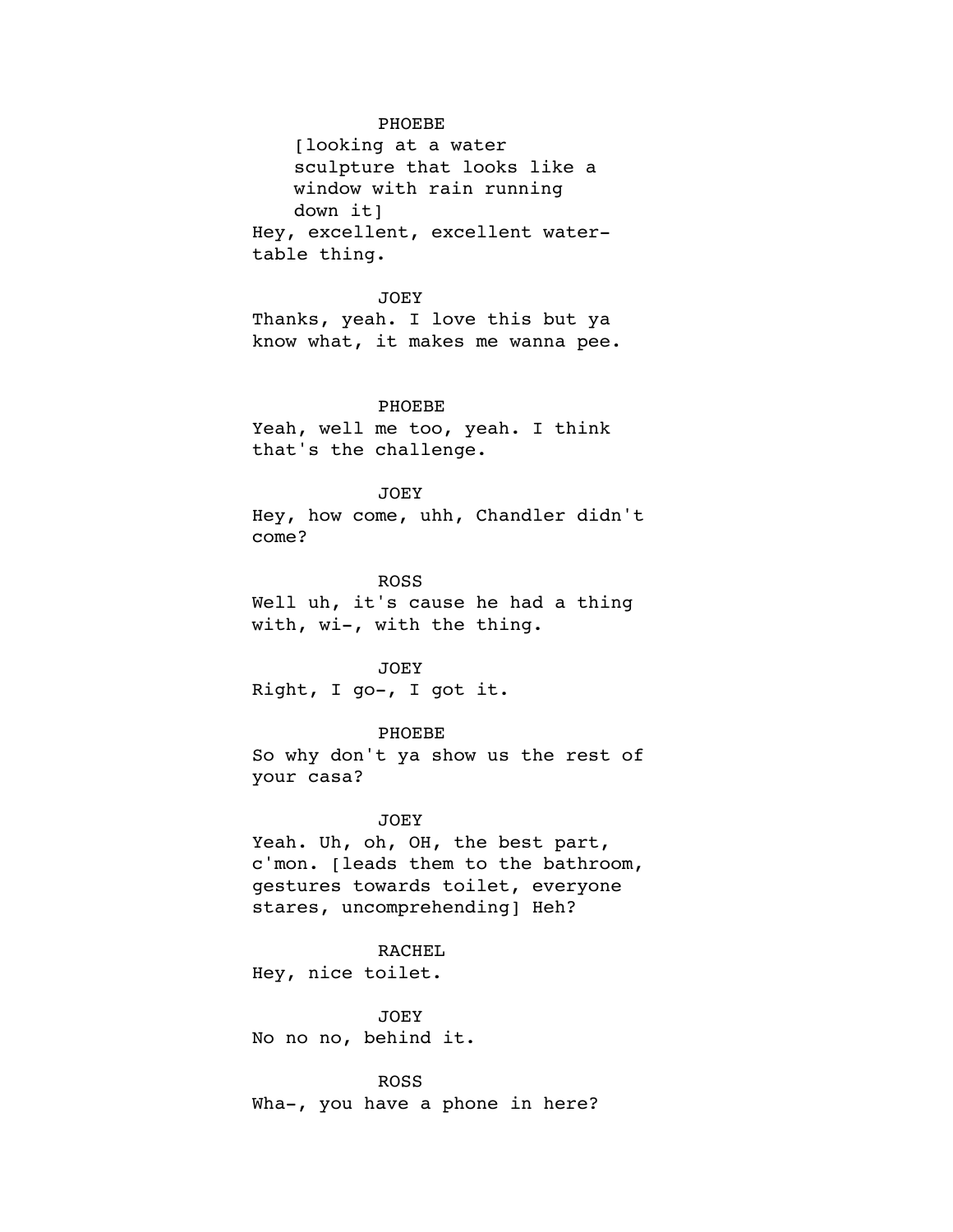JOEY

That's right, I have a phone in here.

MONICA Joey, promise me something.

### JOEY

Yeah.

MONICA Never call me from that phone.

## !!! **OPENING TITLES**

INT- Central Perk - DAY. Monica, Chandler, and Ross are seated. Rachel is walking over with coffee and a piece of pie. Someone bumps into Rachel and she drops the pie in a guy's hood that's seated at the table. She improvises by using the plate as a saucer for the coffee.

## RACHEL

OK, here we go. Honey, I'm sorry, they were all out of apple pie, someone just got the last piece.

[Phoebe enters]

### PHOEBE

Oh my God, oh my God, oh my God, oh my God. You are not gonna believe this. I have just been discovered.

## CHANDLER

Now wait a minute, I claimed you in the name of France four years ago.

## PHOEBE

Anyway, OK, now promise you won't like, freak out and say how great this is until I'm done, OK.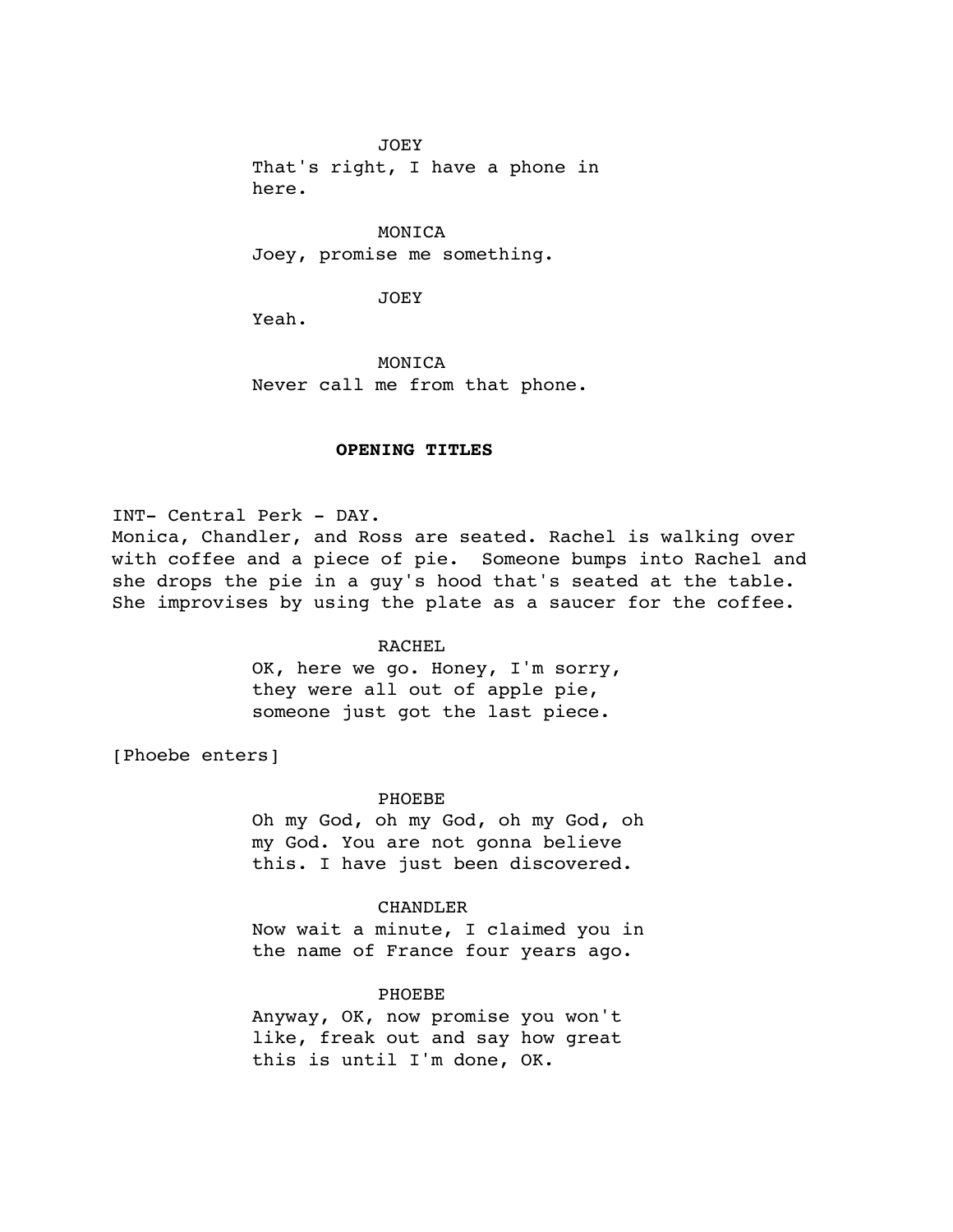# ALL

OK.

## PHOEBE

OK. I just met this producer of this like, teeny record company, who said that I have a very fresh, offbeat sound and she wants to do a demo of Smelly Cat.

# ALL

[congradulating her and celebrating]

PHOEBE I told you not to do that yet. And, she wants to do a video.

# ALL

[celebrating more]

# PHOEBE

I'm not done yet, OK. God. OK, if that goes well, they may even want to make an album.

[everyone is quiet, unsure if she's done or not]

## PHOEBE

I'm done now.

## ALL

[celebrating]

[the guy with the pie in his hood get up to leave]

## RACHEL

Oh God. Ross, OK, if you care about me at all, you will get the pie out of the man's hood.

ROSS Get the what?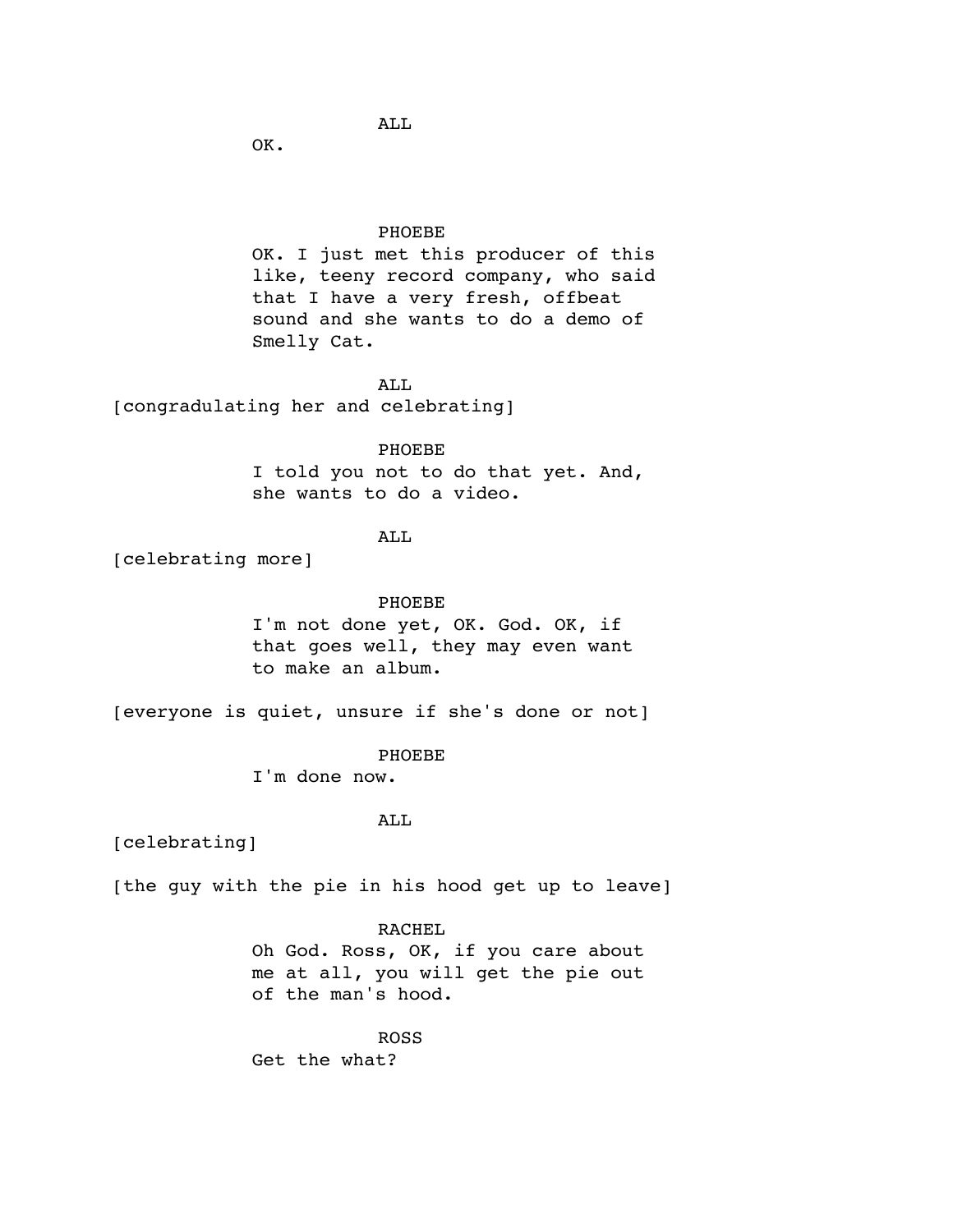### RACHEL

Pie in the hood, pie in the hood. Go.

[Ross goes over behind the guy and grabs the pie out of his hood as he leaves]

> GUY What're you doing?

ROSS I'm sorry, my pie was, was in your hood. Now I just have to get the coffee out of that guy's pants and I'll be back in the hospital by 7. [swats at an imaginary insect by his head, guy leaves promptly]

INT- MONICA AND RACHEL'S APARTMENT

Monica is outside the bathroom yelling at Ross who's in the bathroom.

# MONICA

Damnit Ross, get your butt out of the bathroom.

ROSS Calm down, I'm blow drying.

[Rachel enters with laundry and starts folding]

MONICA Blow drying what, you have no hair.

# RACHEL

What's goin' on?

# MONICA

Your boyfriend has been in there for over an hour. I can't believe it, it's like I'm living with him again. He's here when I go to sleep, he's here when I wake up, he's here when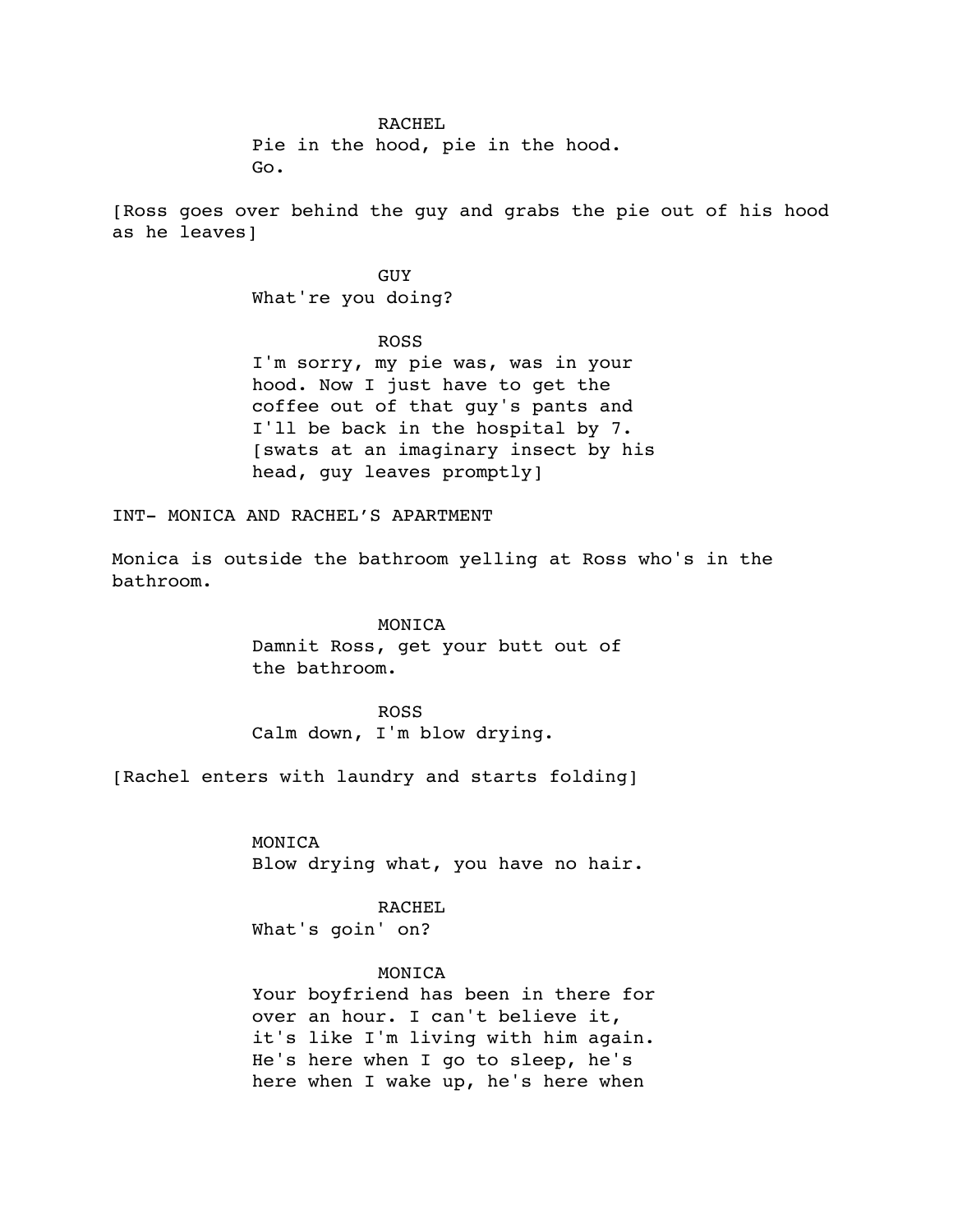I want to use the shower, ughh. It's like I'm sixteen all over again .

RACHEL Well, you're not sixteen, you're both adults now.

# MONICA

GET OUT YOU DUFUS!!

RACHEL Or ya know, he's rubber and you're glue.

## ROSS

[comes out]

All yours.

MONICA I hope you cleaned your hair out of the drain.

# ROSS

[in a childish voice] I hope you cleaned your hair out of the drain.

## MONICA

Shut up.

#### ROSS

[childish voice] Shut up.

### MONICA

Cut it out.

## ROSS

[childish voice] Mi-mi-mii.

[Monica goes in the bathroom]

### RACHEL

[sarcastically] I've never wanted you more.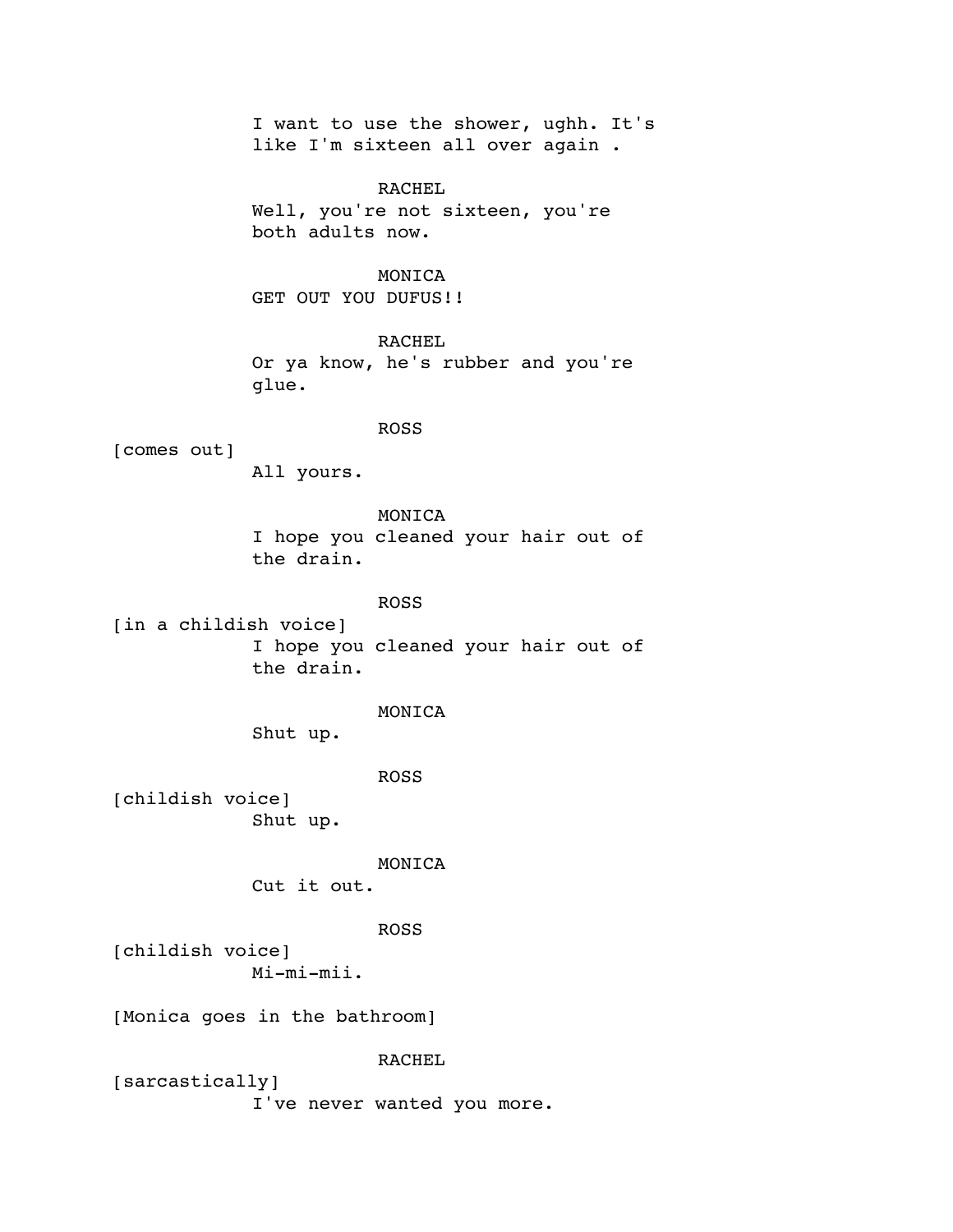# INT- CHANDLER'S APARTMENT

Chandler is sitting on the bar wearing huge dog-slippers

## CHANDLER

So, whaddya say boys, should I call him? [squeezes the ear of one of the slippers and it barks] Well, ya know what they say. Ask your slippers a question... you're going crazy.

[Joey's apartment, phone rings]

JOEY

Hello.

CHANDLER

Hey.

JOEY

Hey!

CHANDLER

Listen, I'm, I'm sorry I didn't make it over there today.

JOEY

Oh, that's OK. You uh, you had a thing.

CHANDLER

Yeah well, I hear the place looks great.

## JOEY

Ahh, forget about it, I'm havin' a ball. How's the apartment doin'

CHANDLER

Oh hey, it's, it's terriffic. I mean it's a regular space... fest.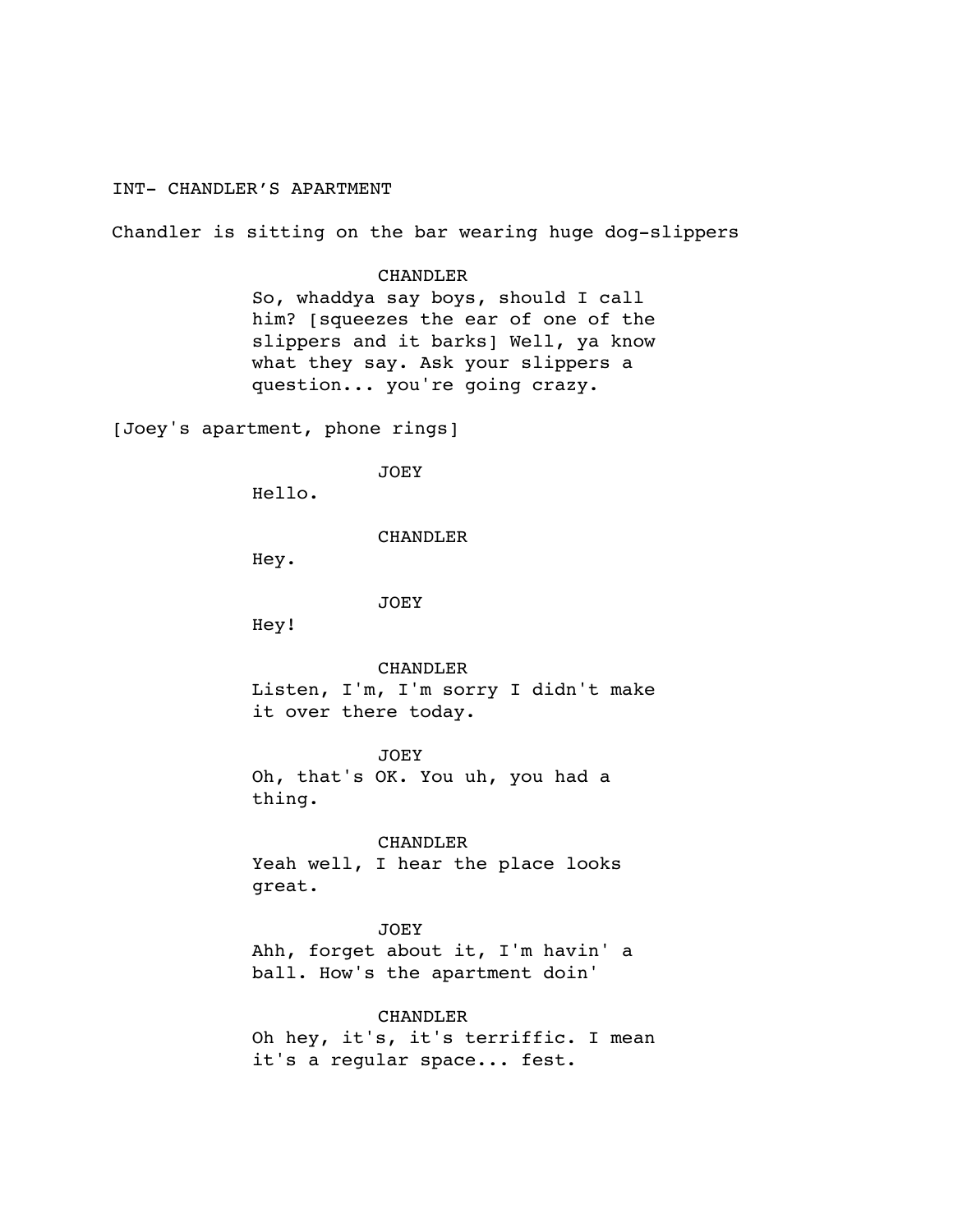#### JOEY

Oh, well great.

## CHANDLER

Yeah I just... wanted to call and say hey.

## JOEY

Well OK then. [oven timer goes off behind Chandler] Was that the oven timer?

## CHANDLER

That's right my friend. It's time for...

BOTH Baywatch!! [both turn on TV's]

JOEY

Oh, can you believe they gave Stephanie skin cancer?

## CHANDLER

I still can't believe they promoted her to lieutenant.

## JOEY

Naa, you're just sayin' that 'cause you're in love with Yasmine Blepe.

### CHANDLER

Well, how could anyone not be in love with Yasmine Blepe?

JOEY

Hey, hey, they're runnin'

## CHANDLER

See, this is the brilliance of the show. I say always keep them running. All the time, running. Run. Run Yasmine, run like the wind.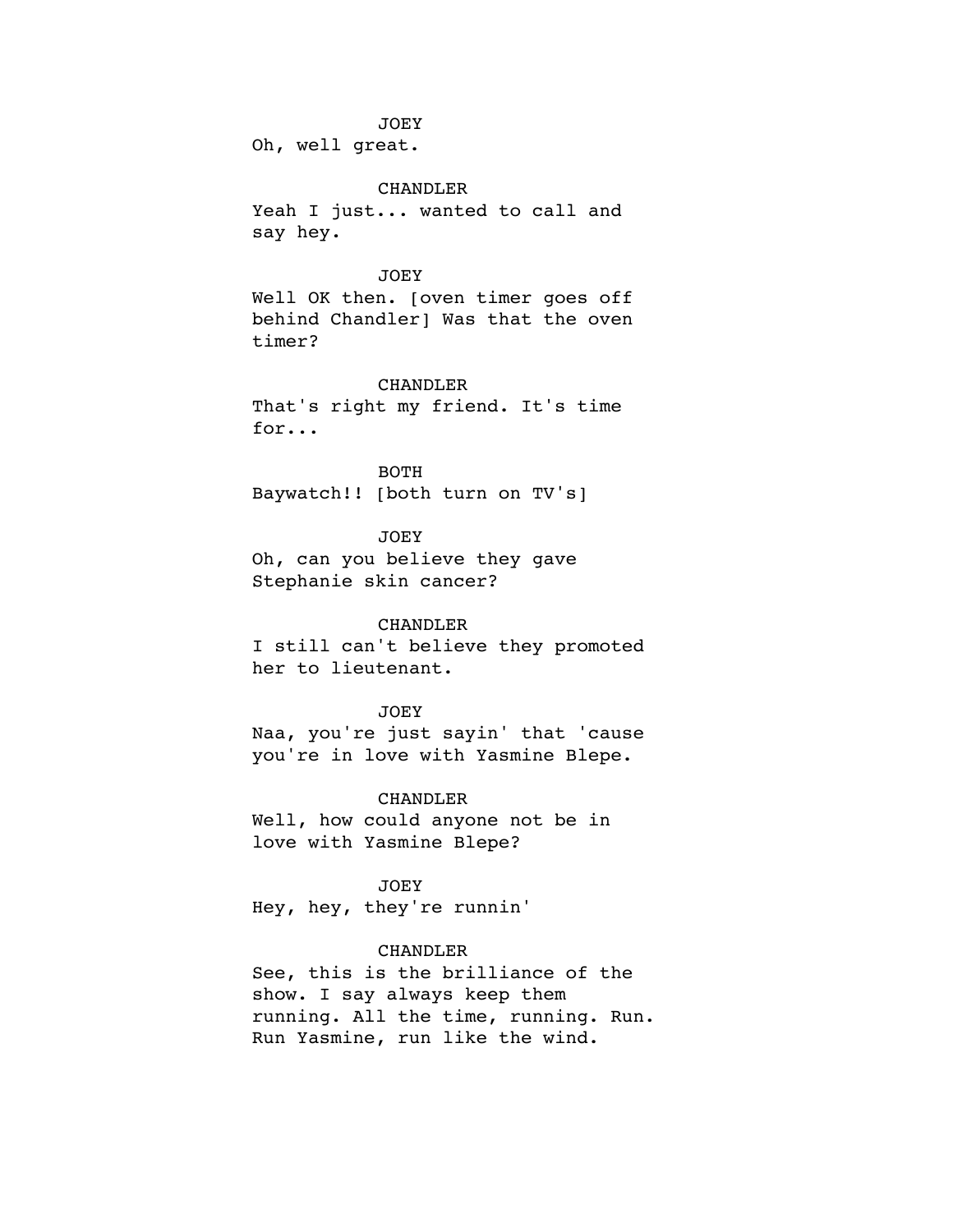INT- CENTRAL PERK (COFFEE SHOP) Joey is sitting between Monica and Phoebe.

> MONICA But I thought you wanted to live by yourself.

### JOEY

I did. I thought it'd be great. I figured I'd have like, time alone with my thoughts but, ya know, it turns out I don't have as many thoughts as you'd think.

## PHOEBE

Joey, why don't you talk to Chandler about moving back?

#### JOEY

You really think he'd take me? I mean, we had a pretty good talk last night but, when I moved out, I hurt him bad.

## MONICA

I promise you, he would definitely want you back.

INT- CHANDLER'S APARTMENT Chandler is sitting between Rachel and Ross.

## ROSS

I'm telling you, there's no way he's moving back.

## CHANDLER

But we had one of the greatest talks we ever had last night. I mean it was, it was like when we first started living together.

## ROSS

Look, I know you don't want to hear this right now but, we've seen him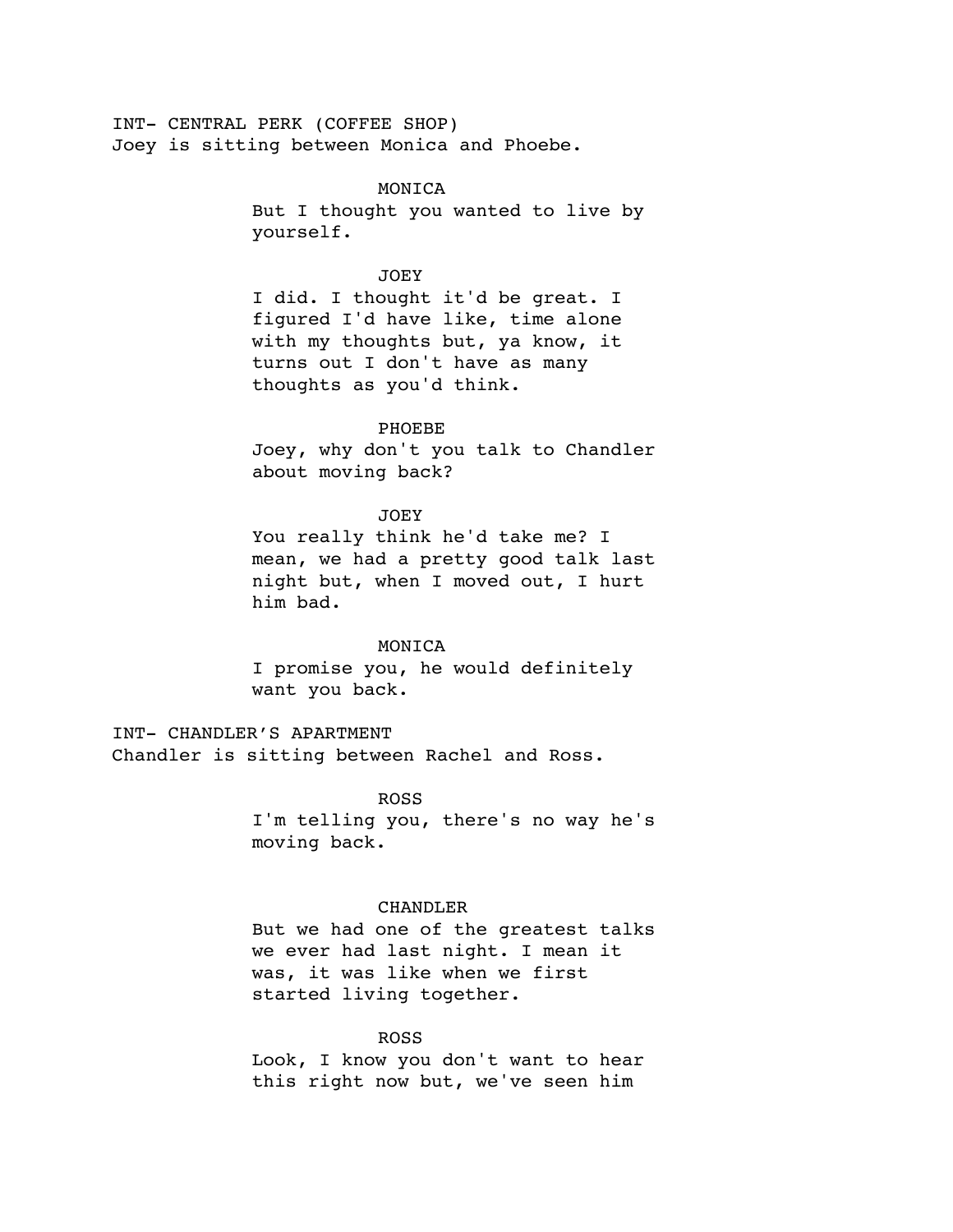in his new place, alright. And he's happy, he's, he's decorated.

RACHEL Look, Chandler, he has moved on, OK, you have to too.

### CHANDLER

But...

ROSS No. You're just gonna have to accept the fact that you're just friends now, OK, you're not... rommmates anymore.

[Scene: Recording studio. Phoebe is getting ready to record Smelly Cat.]

## PRODUCER

OK Phoebe, you ready to try one?

## PHOEBE

OK. [singing] Smelly cat, smell-ly cat, what are they feeding you? Smelly cat [back up singers start singing smelly, smelly, smelly, smelly behind her] Oh woah, oh my God. I mean like, who was that?

#### PRODUCER

They're your backup singers... beind you.

## PHOEBE

OH!! Oh I thought they were just watching me. You know, like at, like at an aquarium, ya know.

### PRODUCER

Alrighty. From the top.

### PHOEBE

OK. [singing] Smelly cat, smell-ly cat, what are they feeding you? Smelly cat [back up singers -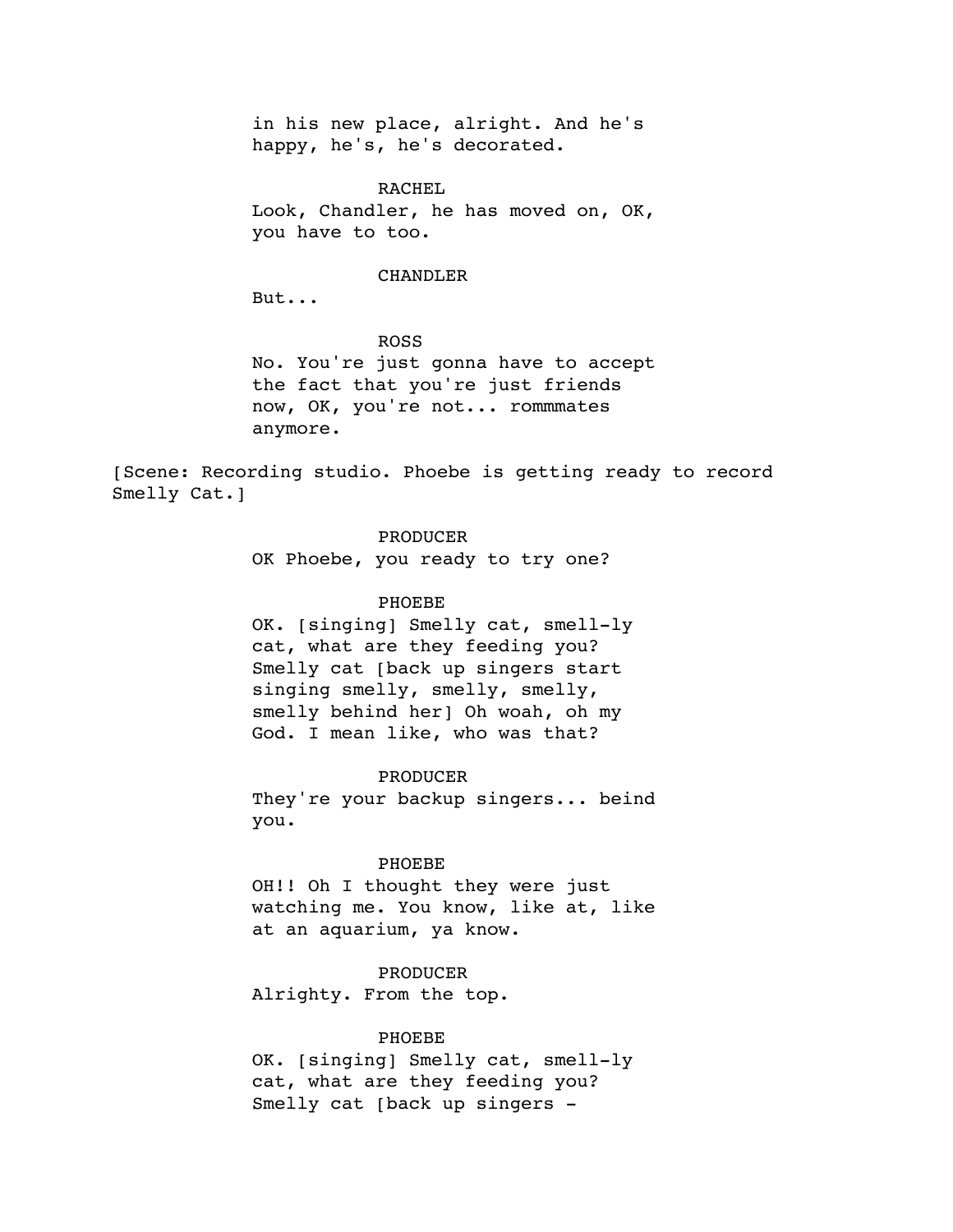smelly, smelly, smelly, really bad smelly cat, it's not your fault] OK, sorry. I'm just, I'm just not getting that everyone um, gets how smelly this cat acually is. I just think that maybe if we could talk about this, 'cause I need to feel that you really care about the cat.

## PRODUCER

Honey, uh we, we can talk about this. It's just that it's costing about a hundred dollars a minute to be in here.

#### PHOEBE

Oh OK. So, um, the cat stinks but you love it, let's go.

[Scene: Monica and Chandler's apartment. Ross is on the phone.]

## ROSS

No, there is no way he was a velociraptor. No Tony, look at the cranial ridge, OK. If Dino was a velociraptor, he would have eaten the Flintstones. Yeah, yeah. [Monica comes out of her room] Oh, were you takin' a nap?

### MONICA

I was.

## ROSS

Oh I-, Oh wait, Tony can you hang on? That's the other line. [gets the other line] Hello. Oh yeah she's here but uh, can she call you back? OK thanks. [hangs up the other line] Call Joanna. [back on with Tony] Hi.

### MONICA

Did she leave a number?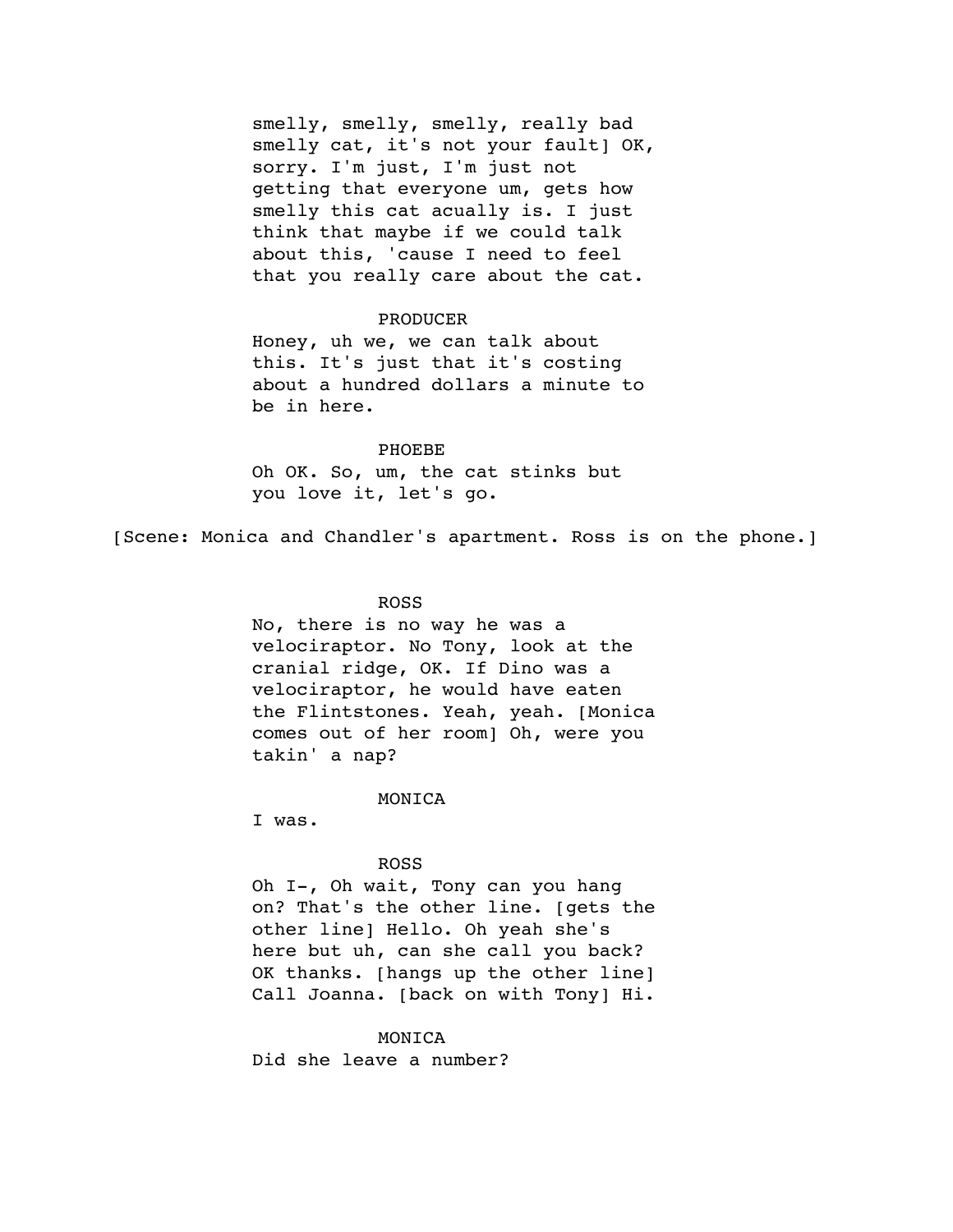### ROSS

Did you see me write one down?

### MONICA

I don't have her number, butt-munch.

#### ROSS

Well, she'll call back, don't be such a baby.

## MONICA

I'm not a baby, you're the baby.

ROSS Look, you wanna get off my back?

MONICA You wanna get out of my face?

### ROSS

Wait hold on Tony, hold on. [answers second line] Hello. Hi, yeah no, she's right here. Um hold on. [gets first line] Hi Tony, can I call you back? That's uh, that's my sister's boyfriend.

MONICA

Give me that.

#### ROSS

OK.

#### MONICA

Hi sweetie, look before I forget, did I leave my datebook at your place? Hi mom. [she starts throwing oranges at Ross who's looking pleased with himself]

[Scene: Chandler's apartment. Chandler is sitting on the bar, bouncing a ball against the door. Joey walks in right as he throws the ball and catches it.]

JOEY

Hey.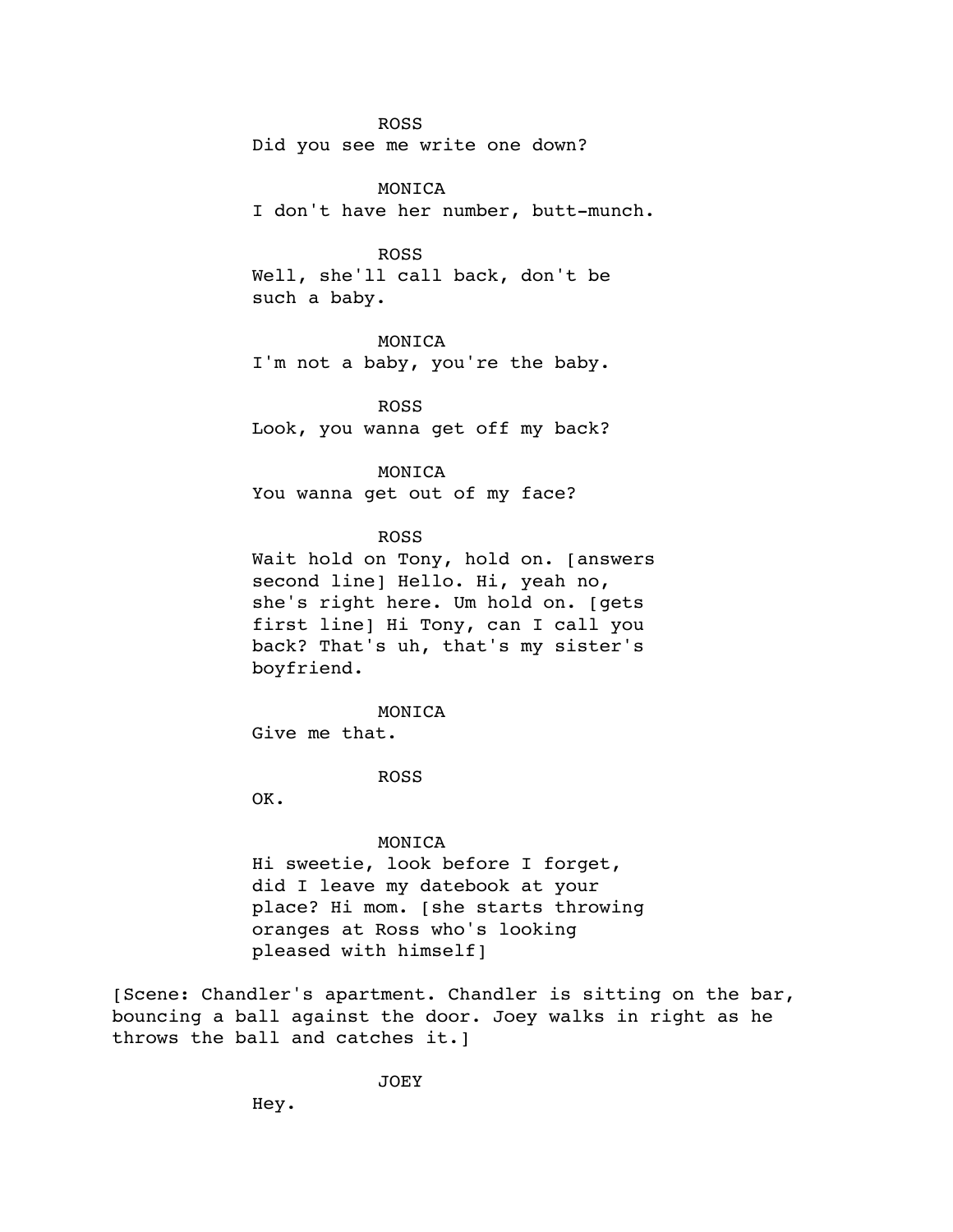So uhh, how's the palace?

## JOEY

You know it's funny you should mention that 'cause I was thinkin'... what's with the boxes?

## CHANDLER

Oh, uhh, actually I uh, have some news.

## EDDIE

Hey Chan, is that Joey guy gonna come by and pick up his moose hat or should I just toss it out?

## CHANDLER

Well, uh, why don't you ask him yourself. Joey, this is my new roommate Eddie.

## EDDIE

Nice to meet ya.

#### JOEY

Likewise. Uh, I'll take that. [grabs moose hat] It's what I came for. So, this is new. Where'd you two meet?

### EDDIE

At the uh, supermarket, in the uh, ethnic food section. I helped him pick out a chorizo.

### JOEY

Wow.

#### CHANDLER

Well you know, we got to talking and uh, he said he needed a place and I had a spare room.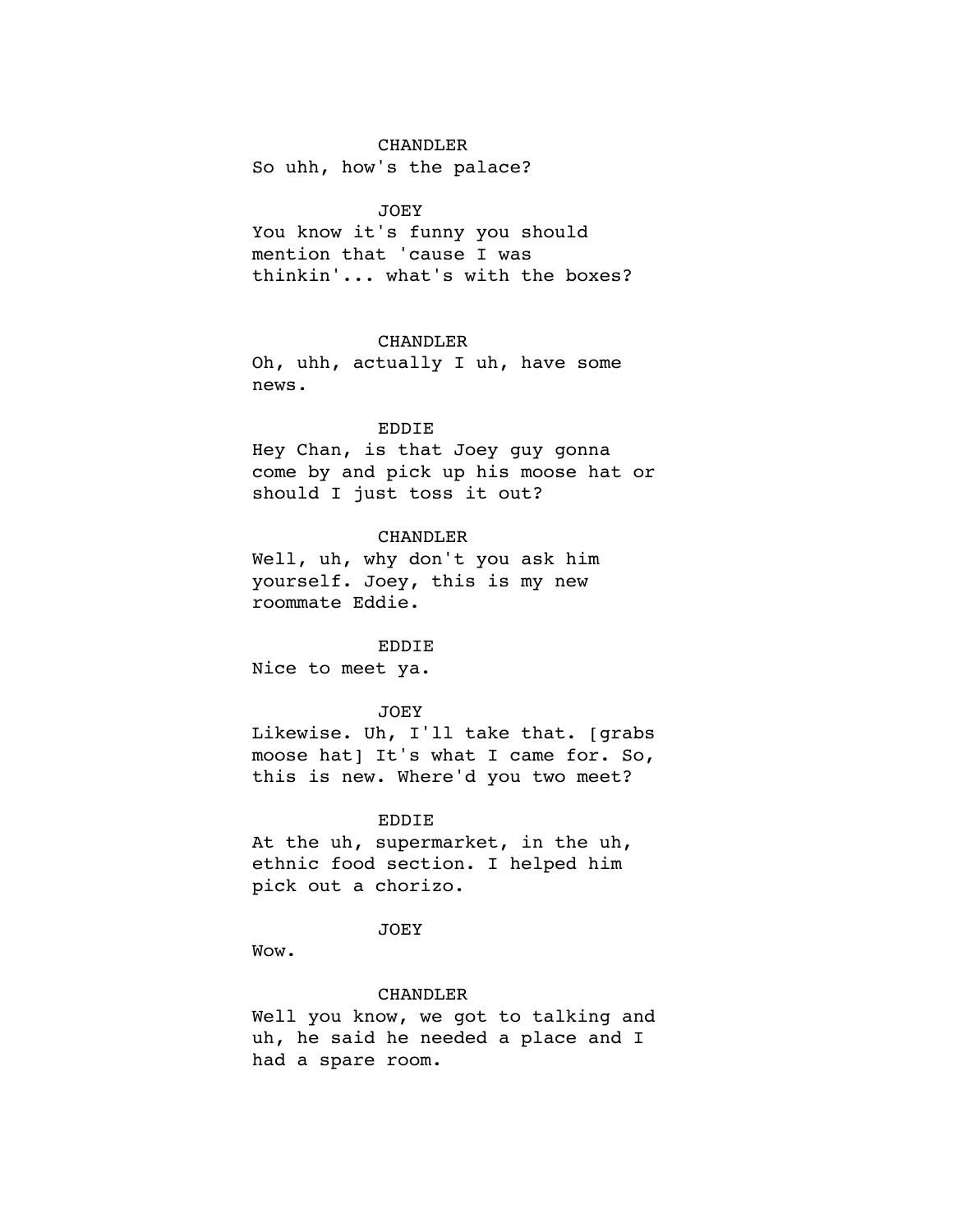JOEY

Oh, now it's a spare room?

CHANDLER Well yeah, in that it's not being used and I... have it to spare.

JOEY

Well I uh, got what I came for. [puts on moose hat] I'll uh, I'll see you guys.

### CHANDLER

Hey Jo. When'd you start usin' mousse in your hair?

EDDIE

[annoying laugh] Is this guy great or what?

**JOEY** 

Yeah, yeah he is. [leaves]

[Scene: Monica and Rachel's apartment. Monica, Rachel, and Ross are there.]

## MONICA

I can't believe he has a new roommate. Who is this guy?

ROSS Uh, Eddie something. He just met him.

RACHEL It'll never last, he's just a rebound roommate.

[Pheobe enters]

PHOEBE

Hey.

ALL

Hey.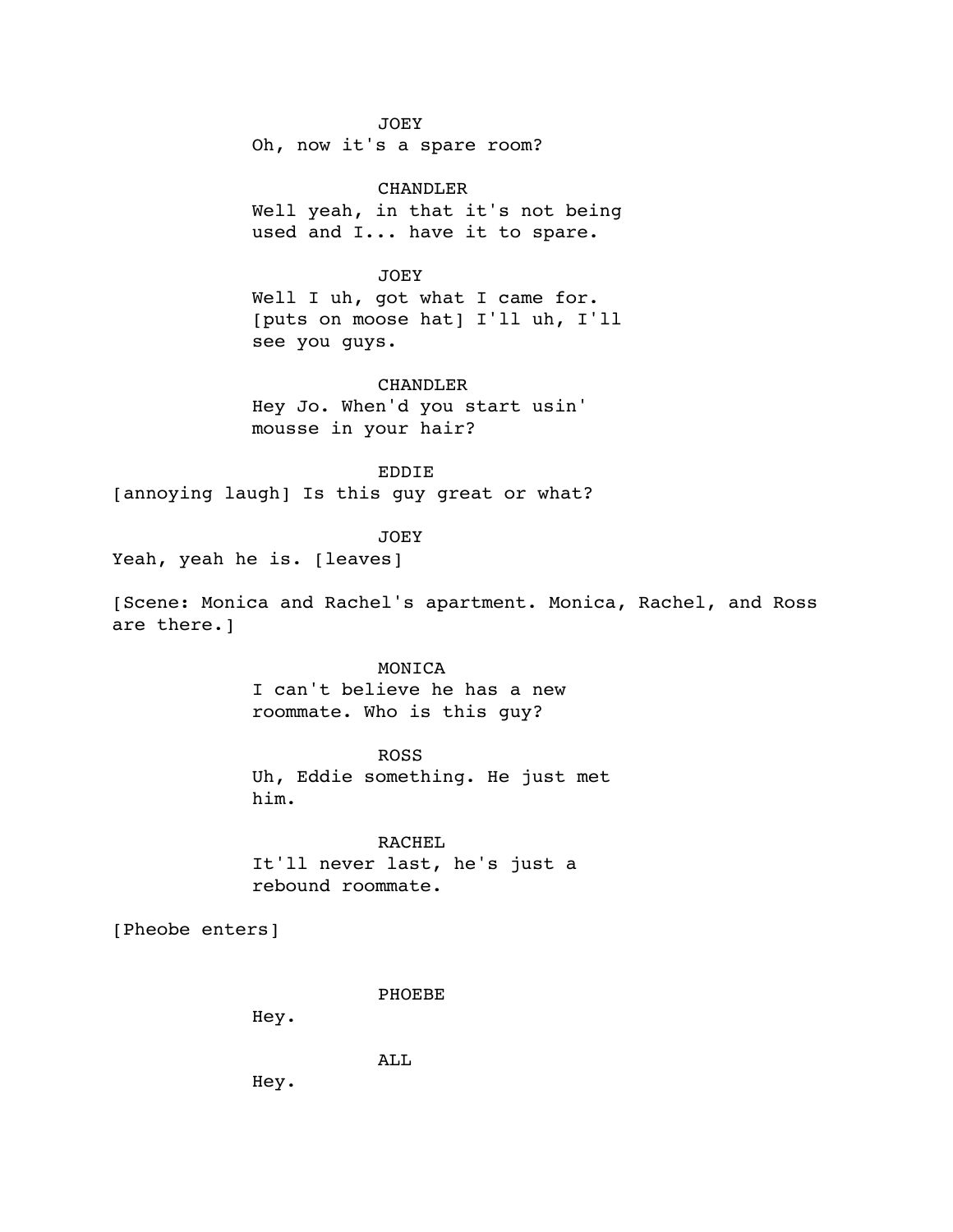PHOEBE Oh, check it out, oh check it out. It's Smelly Cat the video.

AT.T.

[cheer]

PHOEBE

Now OK, I haven't seen it yet so, if you don't like it, well, so what, none of you ever made a video. [puts the tape in] OK.

[The video is a very dramatic episode with an obviously dubbed voice for Phoebe. Everyone watches in disbeliefe]

### PHOEBE

Oh my God.

ROSS

I know.

PHOEBE

I sound amazing. I, I, I've never heard myself sing before. I mean, except in my own head. Oh, this is so cool, now I can hear what you hear.

RACHEL Pretty uhm, different huh?

PHOEBE Oh, I am sorry but I am incredibly talented.

[Scene: Chandler and Eddie's apartment. Joey stops by. Chandler is reading the paper and Eddie is fixing eggs.]

> EDDIE Hi Joey, what's goin' on man?

> > JOEY

Eddie.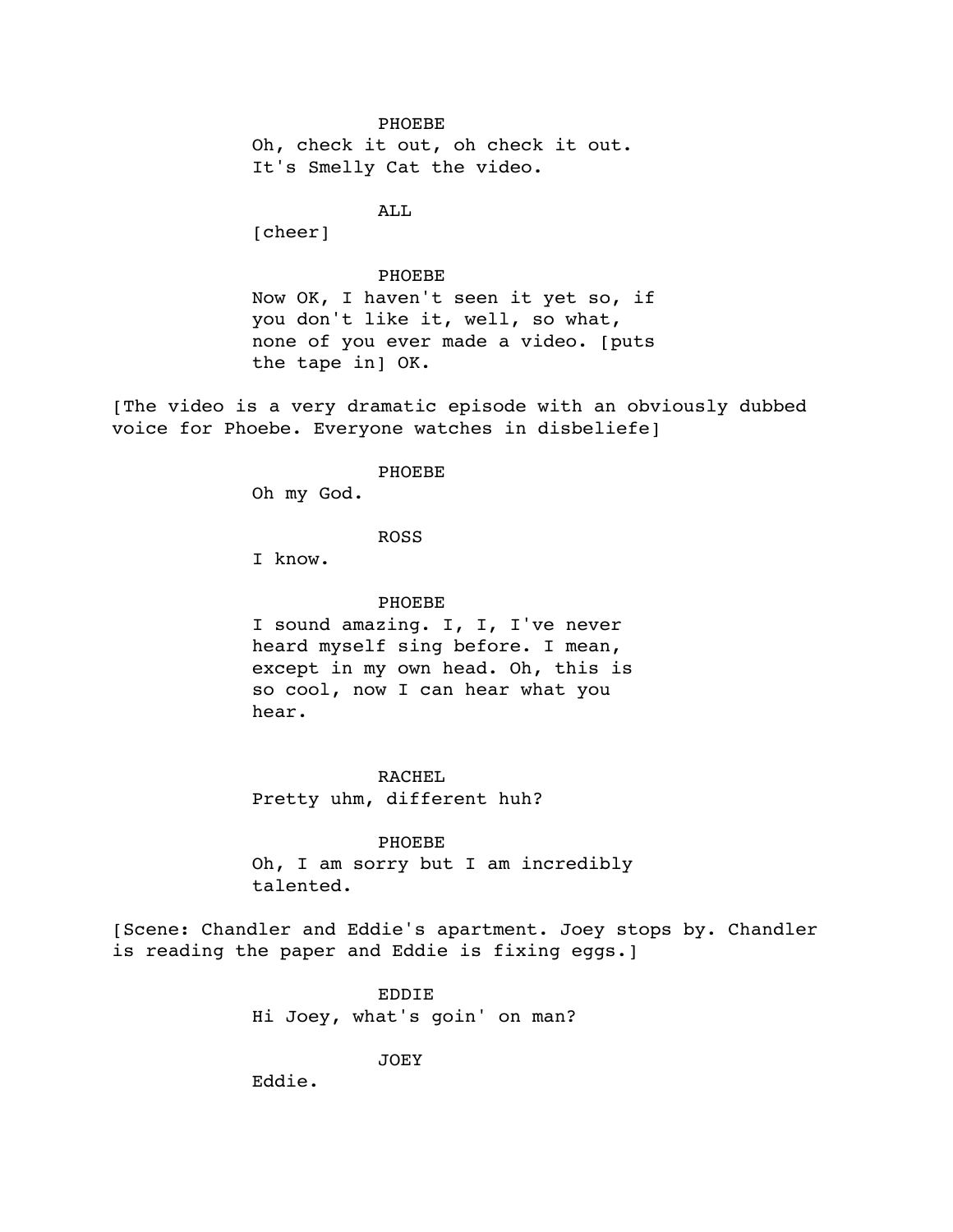Morning.

## JOEY

Morning. I just uh, came by to pick up my mail. [looks for the mail on the table by the door, it's not there] Where's the mail?

## CHANDLER

Oh it's uh, over there on the table.

## JOEY

You don't keep it over here on this table any more?

## CHANDLER

No, Eddie likes to keep it over there.

#### EDDIE

Alright, here you go my friend. Eggs a-la Eddie, huh?

#### CHANDLER

Oh, ooh.

JOEY

Huh.

#### CHANDLER

What?

### JOEY

No I just uh, thought you liked your eggs with the bread with the hole in the middle, a-la me.

### CHANDLER

Well I do, but uh, Eddie makes them this way and, well they're pretty darn good.

### EDDIE

Well you guys, I'm outta here. See ya pals.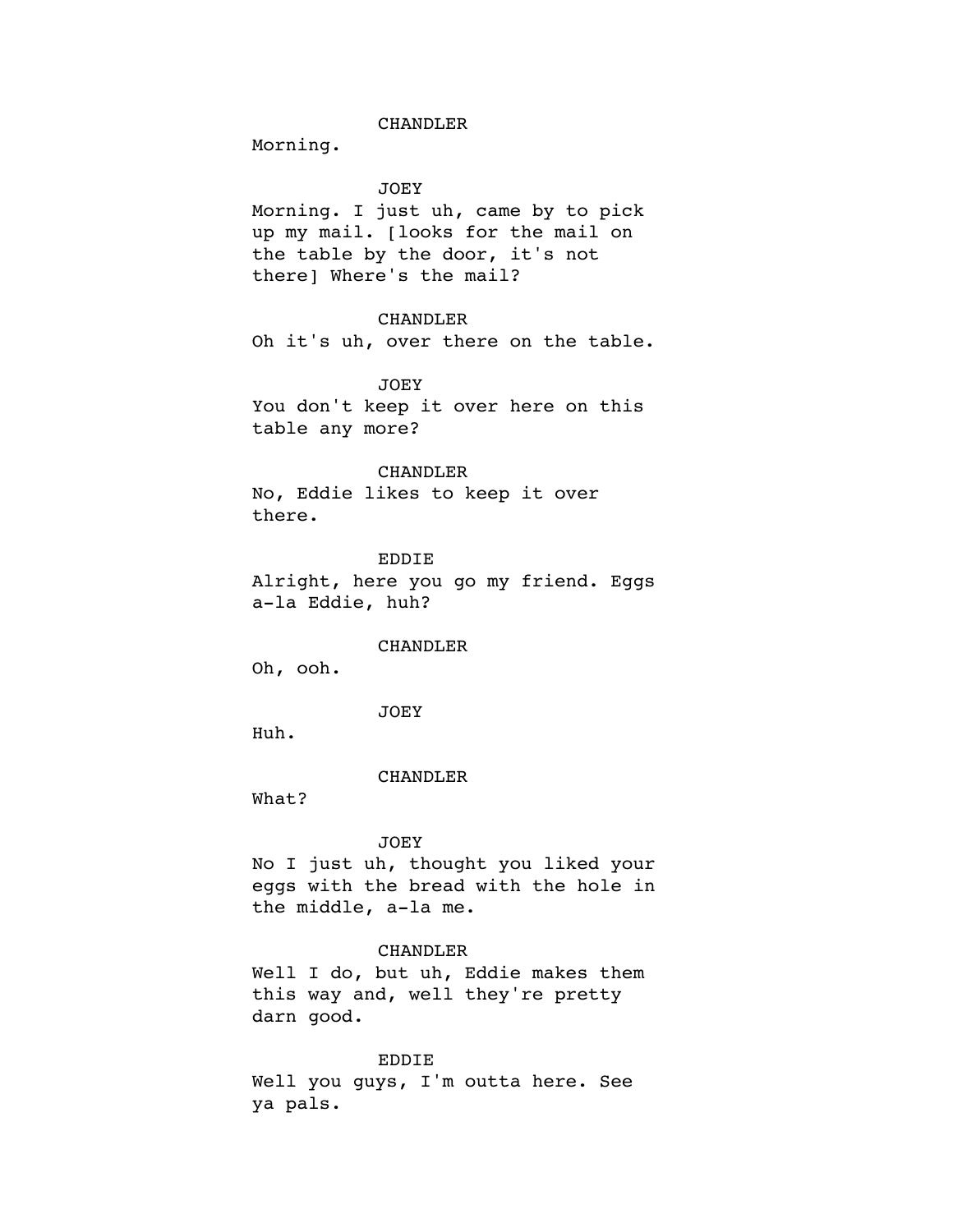See ya. [Eddie leaves]

JOEY So how you two gettin' along?

## CHANDLER

Oh, I couldn't be happier.

## JOEY

Great, well, I'm happy for ya. [picks up the orange juice carton and it's empty] Alright that's it. He just comes in here, Mr. Jonny Neweggs, with his, his, his movin' the mail and his, his 'see ya pals'. And now there's no juice. There's no juice f or the people who need the juice and want the juice. I need the juice.

### CHANDLER

There's another carton right over there.

### JOEY

Hey, this isn't about juice anymore, alright man.

CHANDLER Alright, so what's it about?

## JOEY

Eggs. Who's eggs do you like better, his or mine, huh?

### CHANDLER

Well I like both eggs equally.

## JOEY

Oh come on. Nobody likes two different kinds of eggs equally. You like one better than the other and I wanna know which.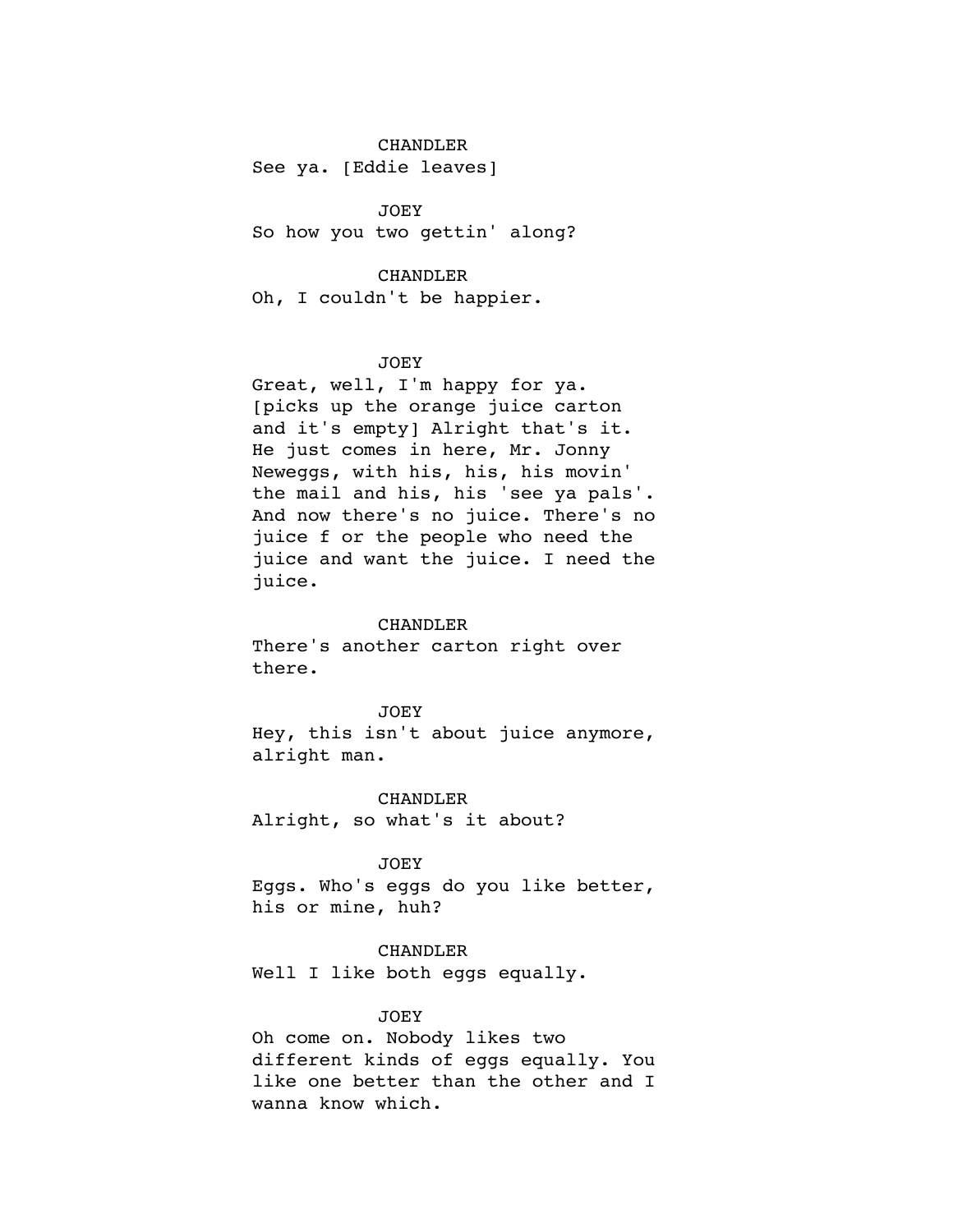Well what's the difference? Your eggs aren't here anymore, are they? You took your eggs and you left. You really expect me to never find new eggs?

[Scene: Monica and Rachel's apartment. Ross and Monica are fighting over the remote.]

> MONICA I wanna watch Entertainment Tonight.

ROSS Tough noogies, we're watching Predators of the Serengetti.

RACHEL Would you guys stop.

MONICA

It's my TV.

ROSS Wha-, oh, quit it.

MONICA

Bite me.

RACHEL

Oh my God.

ROSS Well, Monica keeps changin' the channel.

### MONICA

Oh that's great, why don't you tell mommy on me.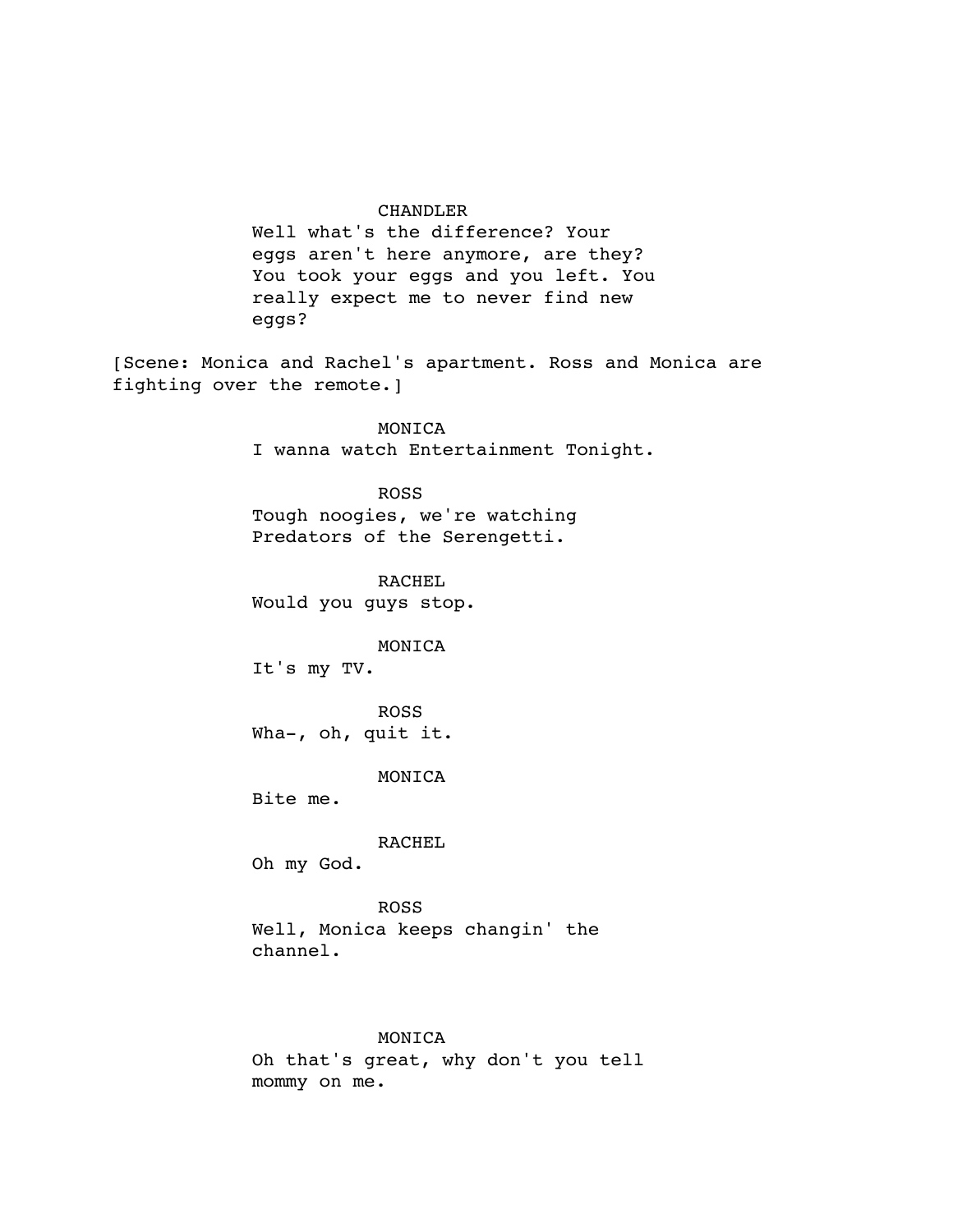## RACHEL

Now I'm mommy in this little play? Alright look, I refuse to get sucked into this like, weird little Geller dimension thing OK. So I'm gonna go and take a nice long hot bubble bath because you kids are driving me crazy. [goes in the bathroom]

### MONICA

OK, what're we gonna do about this?

### ROSS

Well, I guess we could tape Entertainment Tonight.

## MONICA

Not that, this, US. Oh my God, Ross, you-re, you're, it's jus-, you-, ever sin- you been here.

## ROSS

Ow, ow, OK. Alright, alright, Mon, Mon, you've gone ultrasonic again, alright.

#### MONICA

I just can't stand you being here all the time.

#### ROSS

Why, why, why can't you stand me being here? I don't, I, we're just, ya know, we're just havin' fun.

MONICA

Fun? Fun, you think this is fun?

#### ROSS

Yeah, c'mon I mean I though, you know, I thought we're just foolin' around. Like when, uh, when we were kids.

### MONICA

Ross, I hated you when we were kids.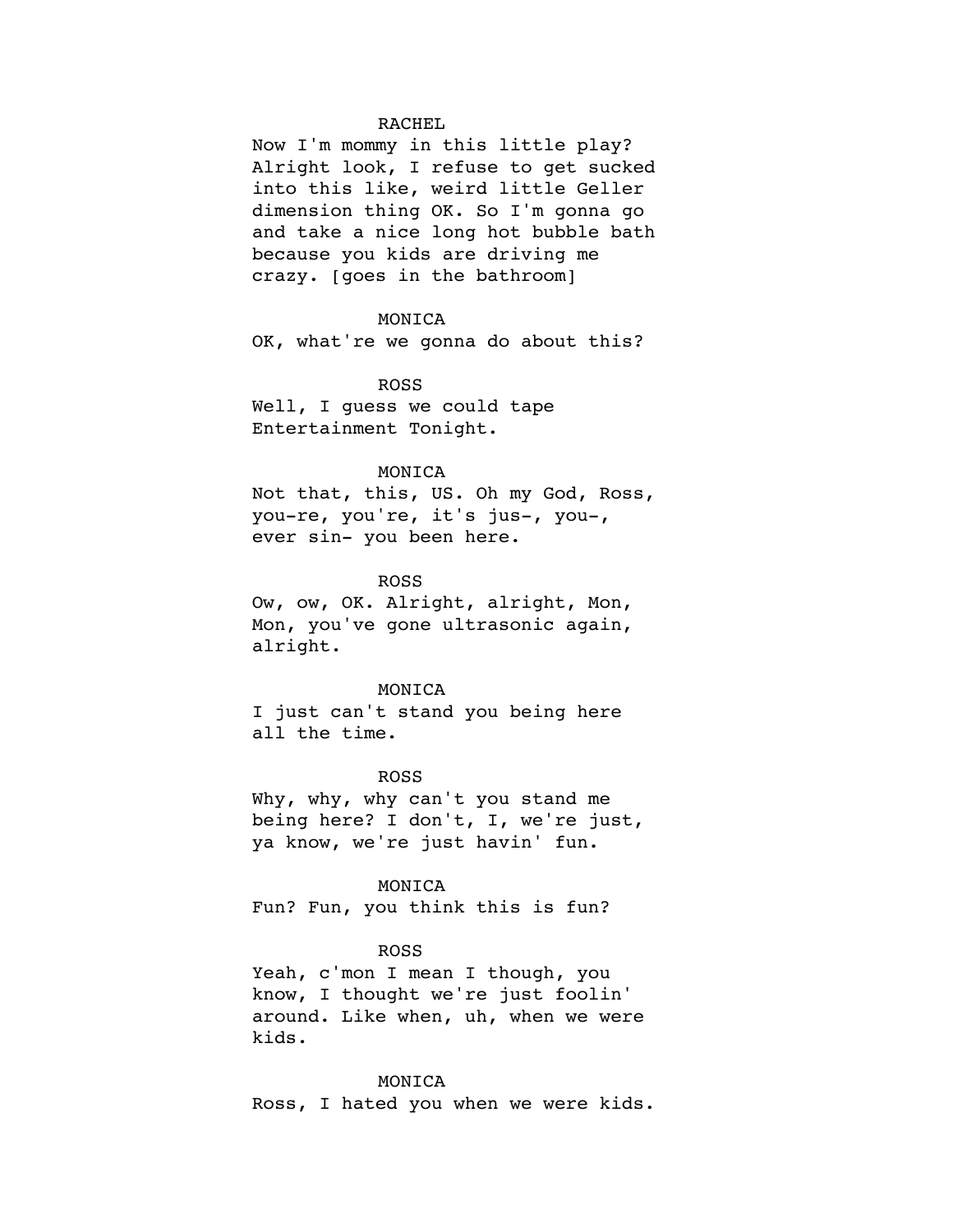## ROSS

You hated me when we were kids?

### MONICA

Yes. I hated you. I mean I, I, loved you in a 'you're my brother so I have to' kind of way, but basically, yeah, I hated your guts.

## ROSS

Why did you hate me?

### MONICA

Because, you were mean to me and you, you teased me and you always, always got your way.

ROSS And that wasn't fun for you?

## MONICA

Duh-huh!

# ROSS

I can't believe you hated me.

## MONICA

Now I love you. And not just 'cause I have to.

## ROSS

Really?

### MONICA

Yeah. You're just gonna have to stop pissing me off.

#### ROSS

I can do that.

## MONICA

Then I won't have to kill you.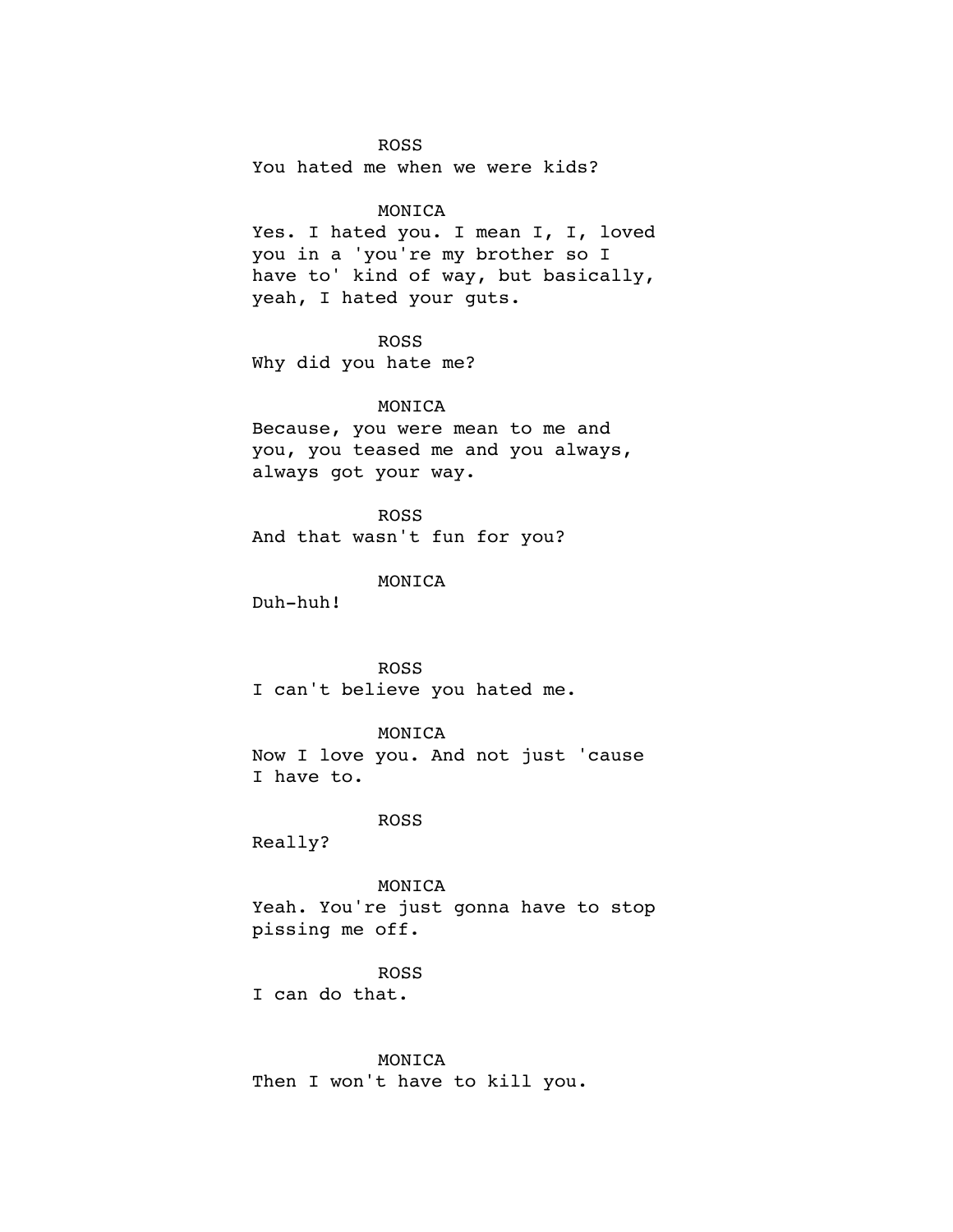ROSS

So you wanna watch uh, Entertainment Tonight?

MONICA Yeah, thanks. You know what?

ROSS

What?

MONICA If you really want to watch that Serengetti thing, you can.

ROSS Ohh... OK. [changes the channel]

[Scene: Central Perk. Ross, Rachel, and Monica are hanging out.]

[Phoebe enters]

PHOEBE

Hey.

ALL

Hey.

PHOEBE: Listen. You are not going to believe this but, that is not me singing on the video.

ALL

No.

PHOEBE

Yes.

RACHEL Well, how did you find out?

PHOEBE Well, OK, the record company sent over this piece of paper for me to sign, saying that it's OK for someone else to sing for me. That was my first clue.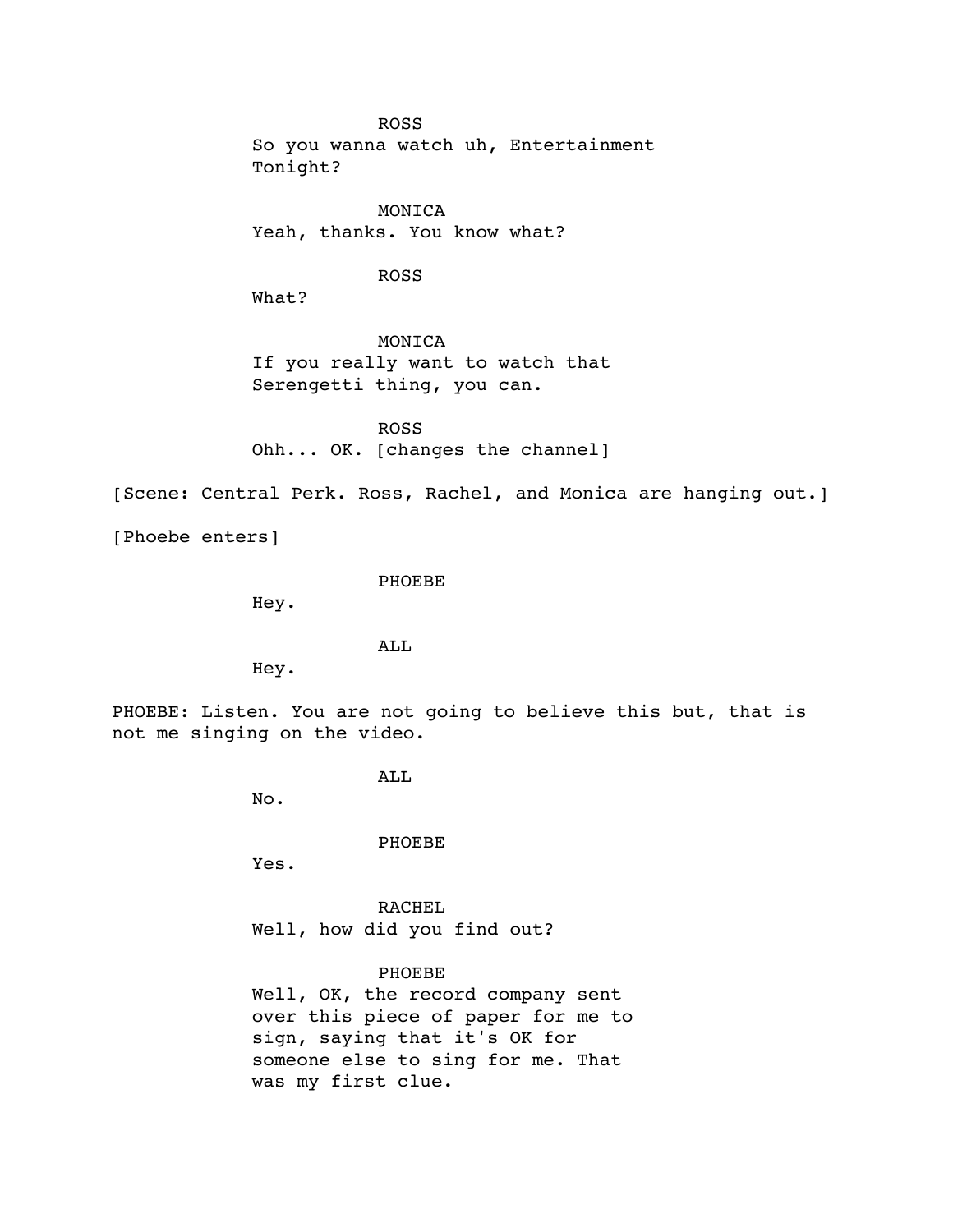### MONICA

So what're you gonna do?

### PHOEBE

Well, I can't work with people who would do this.

### MONICA

Sure.

PHOEBE I mean this poor woman.

ROSS

What woman?

### PHOEBE

The voice woman. Ya know, I mean, she has a great voice but she doesn't have a video.

## RACHEL

OK, Phoebs. But what about you?

### PHOEBE

Well I have a video, you have to pay attention. No this, this voice woman, she's so talented but, according to the producer people, they said she doesn't have like the right look or something, ya know. I mean, it's like, she's like one of those animals at the pound who like nobody wants 'cause they're not pretty enough or you know. Like, like some old dog who's just kind of like stinky and. Huuuuh, oh my God, she's smelly cat. Oh, oh that song has so many levels.

[Scene: Chandler and Eddie's apartment.]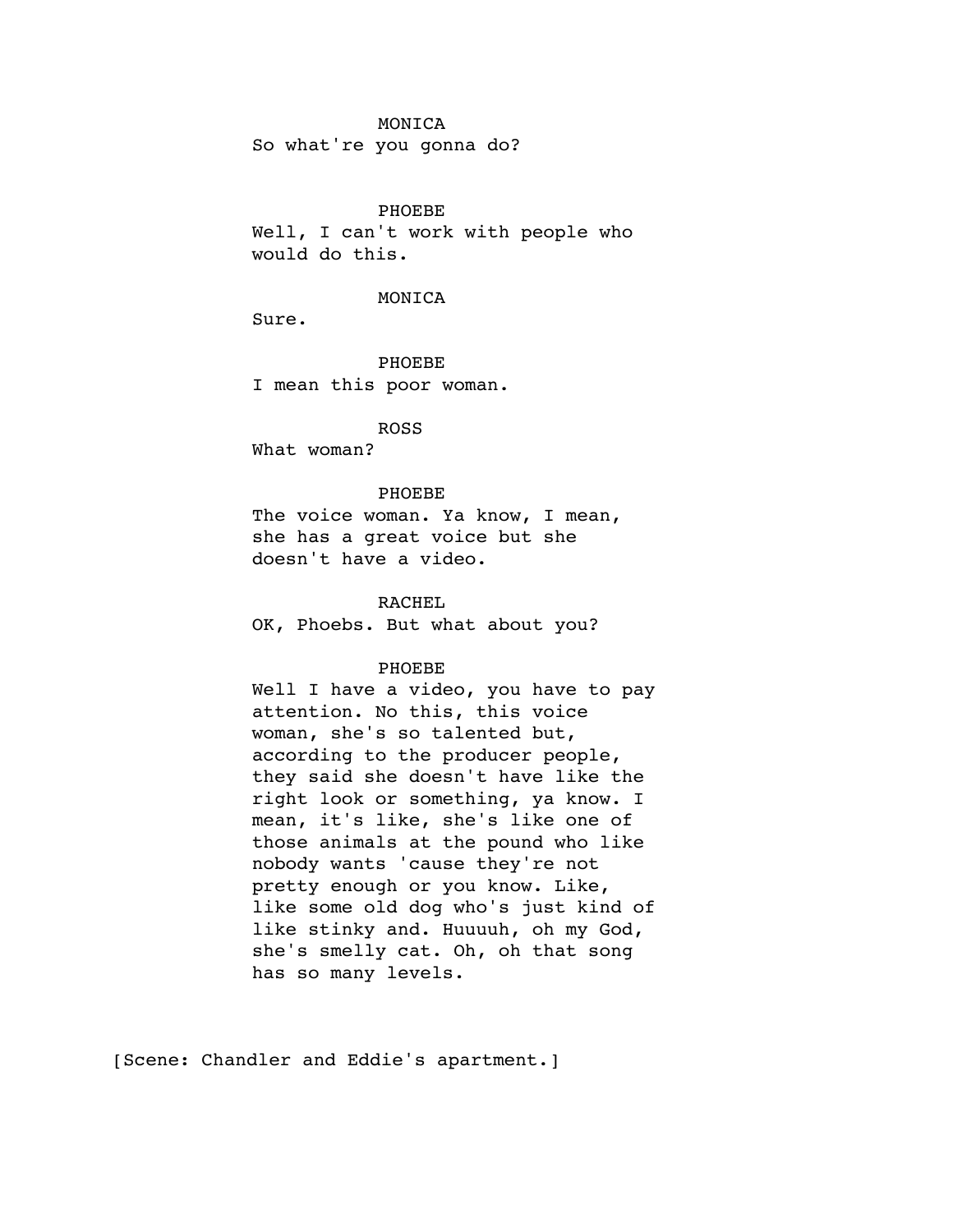Hey Eddie, you uh, wanna play some foosball?

EDDIE No thanks man, I'm not uh, I'm not really into sports.

### CHANDLER

[stares in disbeliefe] Yeah o-, OK, alright. [oven timer goes off] Doesn't matter, time for Baywatch.

EDDIE Y-, y-, you like that show?

# CHANDLER

You don't like that show?

## EDDIE

Wha-, n-, no. I mean it's just a bunch of pretty people runnin' around on the beach, ya know.

#### CHANDLER

Well that's the brilliance of it. The pretty people... and the running.

## EDDIE

I tell ya, I-, I'm gonna go read in my room for a little while.

### CHANDLER

Oh o-, OK man.

[Joey's place. He's watching Baywatch, lauging. He goes to say something to Chandler in the other chair but no one's there. He goes to call Chandler but decides not to.]

[Chandler's. He's playing foosball by himself.]

[Joey's. Playing ping pong by himself.]

[All by myself is playing. Chandler is sitting in front of a window while it's raining outside. We see Joey through a rainy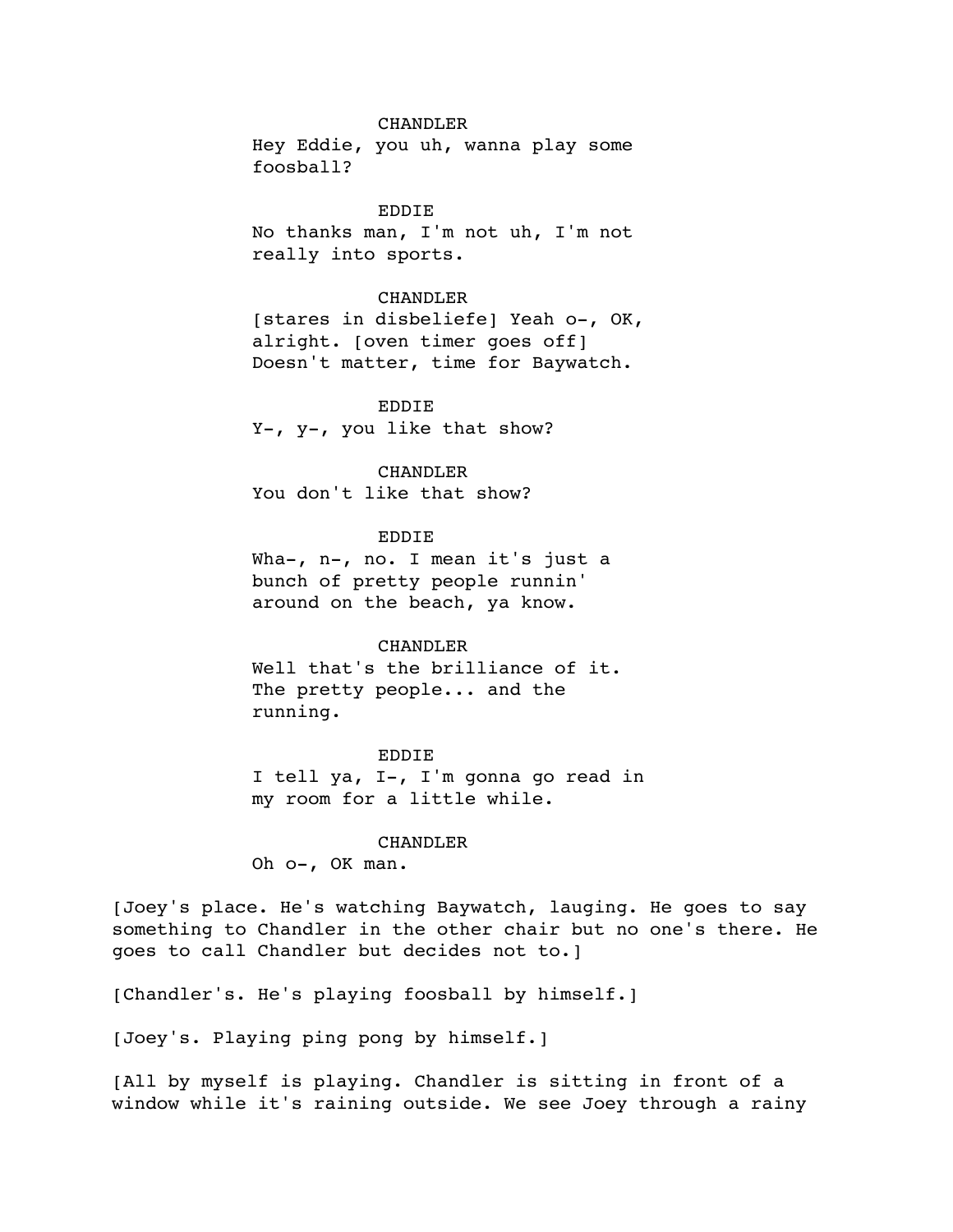window. The camera zooms out to show it's just his tabletop water sculpture.]

CLOSING CREDITS

[Scene: Central Perk. Phoebe is performing Smelly Cat.]

### PHOEBE

[singing] Smelly cat, smell-ly cat, what are they feeding you? Everybody.

ALL Smelly cat, smell-ly cat, it's not your fault.

#### PHOEBE

Monica.

MONICA [sings] They won't take you to the vet.

## PHOEBE

Chandler.

### CHANDLER

[reluctantly sings] You're obviously not their favorite pet.

### MONICA

Joey.

JOEY [sings] It may not be a bed of roses.

## PHOEBE

Rachel.

RACHEL [sings] And you're no friend to those with noses.